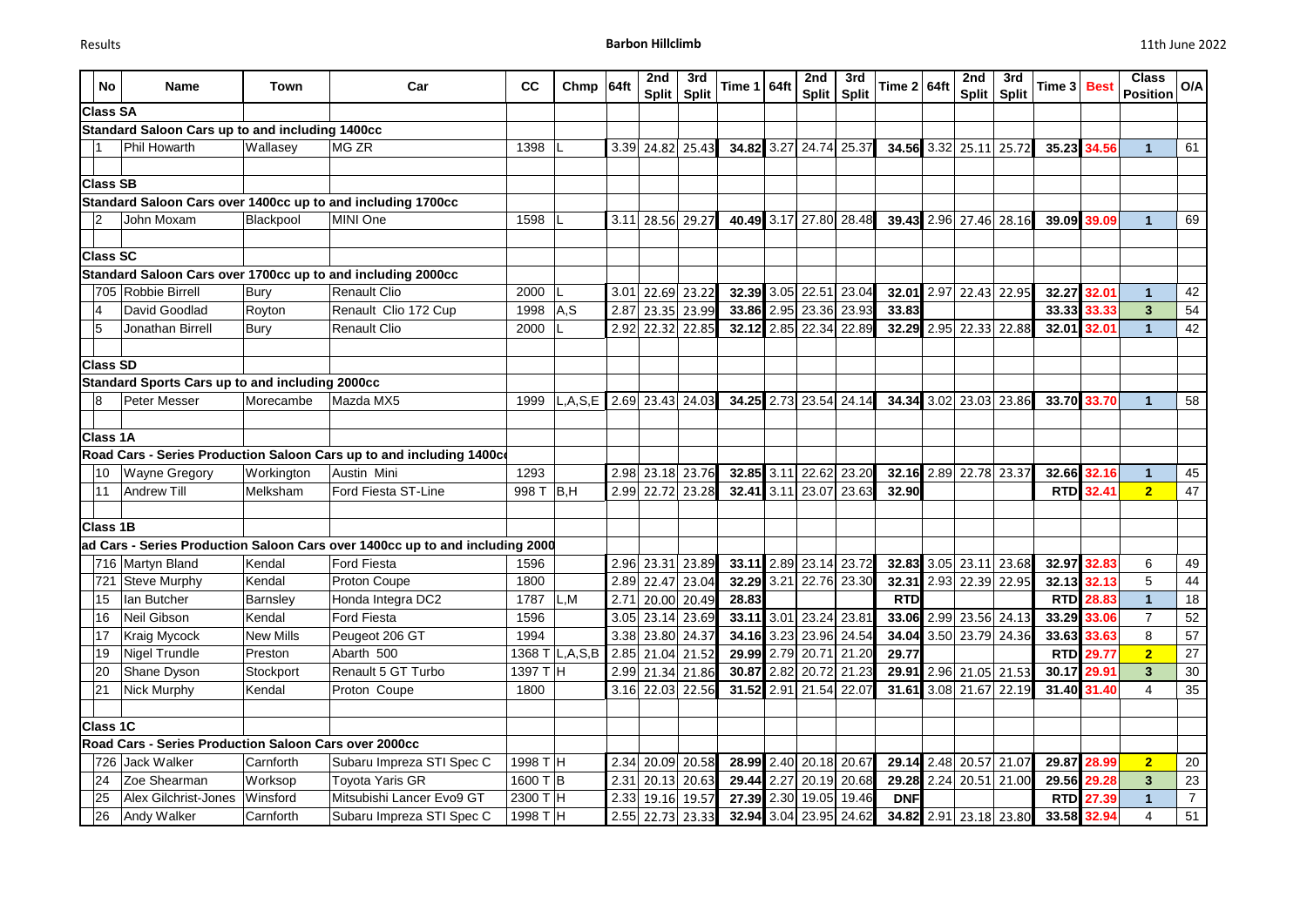| <b>Class 1D</b>                                                                          |                                                                                                         |              |                                                                                                                    |                |                                          |                  |                  |                  |            |                        |                        |              |      |       |                        |       |             |                |    |
|------------------------------------------------------------------------------------------|---------------------------------------------------------------------------------------------------------|--------------|--------------------------------------------------------------------------------------------------------------------|----------------|------------------------------------------|------------------|------------------|------------------|------------|------------------------|------------------------|--------------|------|-------|------------------------|-------|-------------|----------------|----|
|                                                                                          | Road Cars - 2 & 4 Seater Series Production Sportscars up to and including 2000cc                        |              |                                                                                                                    |                |                                          |                  |                  |                  |            |                        |                        |              |      |       |                        |       |             |                |    |
| 29                                                                                       | Michael Thomson                                                                                         | Worksop      | Honda S2000                                                                                                        | 1997<br>ΙB     |                                          | 2.55 19.70 20.18 |                  |                  | 28.54      | 2.56 20.10 20.59       | 29.32                  |              | 2.47 |       | 19.53 20.00            | 28.44 | 28.44       | $\mathbf 1$    | 14 |
| 30                                                                                       | <b>Chris Machell</b>                                                                                    | Stafford     | Mazda MX5                                                                                                          | 1998           | ΙB                                       | 2.89             |                  | 24.17 24.77      |            | 34.69 2.76 23.32       | 23.93                  | 33.59 2.79   |      |       | 23.30 23.88            | 33.40 | 33.40       | 5              | 55 |
| 32                                                                                       | <b>Michael Tindale</b>                                                                                  | Northwich    | Mazda MX5                                                                                                          | 1839           |                                          | 2.86             |                  | 24.94 25.55      |            | 36.36 2.85 24.49 25.09 |                        | 35.57 2.76   |      |       | 24.29 24.87            | 34.50 | 34.50       | 6              | 60 |
| 33                                                                                       | <b>Matt Rowe</b>                                                                                        | Southport    | Honda S2000                                                                                                        | 1997           | ΙE                                       | 2.93             |                  | 22.05 22.57      |            | 31.68 2.90 21.95       | 22.46                  | 31.45 2.92   |      |       | 21.50 22.01            | 30.64 | 30.64       | 2 <sub>2</sub> | 33 |
| 35                                                                                       | Lee Earley                                                                                              | Hyde         | Honda S2000                                                                                                        | 1997           |                                          | 2.61             |                  | 22.07 22.60      |            | 31.59 2.64 22.24       | 22.77                  | 31.64 2.69   |      |       | 22.35 22.88            | 31.80 | 31.59       | $\mathbf{3}$   | 37 |
| 36                                                                                       | <b>Oliver Chilton</b>                                                                                   | Macclesfield | Mazda MX5                                                                                                          | 1840           |                                          |                  |                  | 3.10 23.53 24.10 |            | 33.54 3.10 23.25       | 23.82                  | 33.30 3.10   |      |       | 23.09 23.65            |       | 32.91 32.91 | 4              | 50 |
|                                                                                          |                                                                                                         |              |                                                                                                                    |                |                                          |                  |                  |                  |            |                        |                        |              |      |       |                        |       |             |                |    |
| <b>Class 1E</b>                                                                          |                                                                                                         |              |                                                                                                                    |                |                                          |                  |                  |                  |            |                        |                        |              |      |       |                        |       |             |                |    |
|                                                                                          |                                                                                                         |              | Road Cars - 2 & 4 Seater Series Production Sportscars over 2000cc                                                  |                |                                          |                  |                  |                  |            |                        |                        |              |      |       |                        |       |             |                |    |
|                                                                                          | 739 Tanya Everett                                                                                       | Richmond     | Morgan 8                                                                                                           | 3900           |                                          |                  | 3.09 26.04 26.69 |                  |            | 36.95 3.08 25.83 26.52 |                        | 36.76 3.03   |      |       | 27.15 27.80            | 38.55 | 36.76       | $\mathbf{3}$   | 65 |
| 38                                                                                       | <b>Adam Riley</b>                                                                                       | Endmoor      | Honda S2000                                                                                                        | 1997 S         |                                          | 2.69             |                  | 19.22 19.66      | 27.59 2.55 |                        | 19.18 19.62            | 27.42 2.47   |      |       | 18.85 19.28            | 44.55 | 27.42       |                | 8  |
| 39                                                                                       | David Everett                                                                                           | Richmond     | Morgan 8                                                                                                           | 3900           |                                          | 2.71             |                  | 23.05 23.58      | 32.95      | 2.68 22.71             | 23.28                  | 32.71        | 2.69 |       | 23.04 23.58            | 32.29 | 32.29       | 2 <sub>2</sub> | 46 |
|                                                                                          |                                                                                                         |              |                                                                                                                    |                |                                          |                  |                  |                  |            |                        |                        |              |      |       |                        |       |             |                |    |
| <b>Class 1F</b>                                                                          |                                                                                                         |              |                                                                                                                    |                |                                          |                  |                  |                  |            |                        |                        |              |      |       |                        |       |             |                |    |
|                                                                                          | Road Cars - Series Production Lotus Elise and other non-ferrous chassis cars up to and including 2200cc |              |                                                                                                                    |                |                                          |                  |                  |                  |            |                        |                        |              |      |       |                        |       |             |                |    |
| 42                                                                                       | Phillip Wood                                                                                            | Standish     | Lotus Elise 111                                                                                                    | 1796 E         |                                          |                  |                  | 2.68 22.13 22.64 |            |                        | 31.56 2.56 22.33 22.88 | $32.24$ 2.45 |      |       | 22.35 22.88            |       | 37.48 31.56 | $\mathbf 1$    | 36 |
|                                                                                          |                                                                                                         |              |                                                                                                                    |                |                                          |                  |                  |                  |            |                        |                        |              |      |       |                        |       |             |                |    |
| <b>Class 1G</b>                                                                          |                                                                                                         |              |                                                                                                                    |                |                                          |                  |                  |                  |            |                        |                        |              |      |       |                        |       |             |                |    |
| Road Cars - Series Production Lotus Elise and other non-ferrous chassis cars over 2200cc |                                                                                                         |              |                                                                                                                    |                |                                          |                  |                  |                  |            |                        |                        |              |      |       |                        |       |             |                |    |
| 45                                                                                       | Rob Holt                                                                                                | Denton       | Lotus Elise S2                                                                                                     | 1800 S L, A, E |                                          |                  |                  | 2.87 22.81 23.37 |            |                        | 35.10 2.95 22.55 23.10 |              |      |       | 32.75 3.07 23.67 24.25 |       | 33.99 32.75 |                | 48 |
|                                                                                          |                                                                                                         |              |                                                                                                                    |                |                                          |                  |                  |                  |            |                        |                        |              |      |       |                        |       |             |                |    |
| <b>Class 2A</b>                                                                          |                                                                                                         |              |                                                                                                                    |                |                                          |                  |                  |                  |            |                        |                        |              |      |       |                        |       |             |                |    |
|                                                                                          |                                                                                                         |              | Road Cars - Specialist Production Kit, Replica & Spaceframed Cars up to and including 1800cc (car derived engines) |                |                                          |                  |                  |                  |            |                        |                        |              |      |       |                        |       |             |                |    |
|                                                                                          | 754 Bob Bellerby                                                                                        | Harrogate    | Sylva Striker                                                                                                      | 1600           | E, H                                     |                  |                  | 2.94 21.00 21.45 |            |                        | 29.84 2.97 20.48 20.94 | 29.41 3.06   |      |       | 20.33 20.77            | 30.22 | 29.41       | 4              | 25 |
| 755                                                                                      | Chris Bramall                                                                                           | Barnsley     | Caterham Super 7 Zetec                                                                                             | 1800           | $ L, A, S, E $ 2.75                      |                  |                  | 21.02 21.54      |            | 30.28 2.69 20.60 21.12 |                        | 29.90        | 2.71 |       | 21.03 21.54            | 30.26 | 29.90       | 6              | 29 |
| 50                                                                                       | Roger Abbott                                                                                            | Bubwith      | Caterham 270R                                                                                                      | 1598           | L, A, E                                  | 2.62             |                  | 20.93 21.42      | 29.96 2.53 | 20.87                  | 21.37                  | 29.92        | 2.84 | 20.88 | 21.37                  | 29.55 | 29.55       | 5              | 26 |
| 51                                                                                       | Mark Aspin                                                                                              | Carlisle     | Caterham 7                                                                                                         | 1598           |                                          |                  |                  | 2.86 24.63 25.34 |            | 36.04 2.72 24.05 24.66 |                        | 35.51 2.80   |      |       | 23.99 24.58            | 35.43 | 35.43       | 8              | 63 |
|                                                                                          | <b>Martin Walker</b>                                                                                    | Rainhill     | <b>Westfield SEiW</b>                                                                                              | 1620           |                                          | 2.75             |                  | 20.16 20.63      | 29.17 2.66 | 19.69                  | 20.17                  | 28.27 2.68   |      | 20.11 | 20.59                  |       | 29.04 28.27 |                | 11 |
| 53                                                                                       | Phil Hallington                                                                                         | Egremont     | <b>Westfield SE</b>                                                                                                | 1700 $ A $     |                                          | $2$ QR           |                  | 2.98 22.69 23.24 |            | 31.78 2.79 22.86 23.42 |                        |              |      |       | 32.42 2.86 22.53 23.09 |       | 31.71 31.71 | $\overline{7}$ | 38 |
| 54                                                                                       | Michael Bellerby                                                                                        | Harrogate    | Sylva Striker                                                                                                      | 1600 $ E $     |                                          |                  | 2.73 19.39 19.85 |                  |            | 33.21 2.96 20.38 20.87 |                        |              |      |       | 29.48 2.85 19.78 20.24 | 28.30 | 28.30       | 2 <sub>2</sub> | 12 |
| 55                                                                                       | Matt Bramall                                                                                            | Barnsley     | Caterham Super 7 Zetec                                                                                             | 1800           | $ L, A, S, E $ 2.80 19.91 20.39          |                  |                  |                  |            | 28.80 2.80 20.06 20.55 |                        |              |      |       | 28.99 2.75 19.68 20.15 |       | 28.43 28.43 | 3 <sup>2</sup> | 13 |
|                                                                                          |                                                                                                         |              |                                                                                                                    |                |                                          |                  |                  |                  |            |                        |                        |              |      |       |                        |       |             |                |    |
| <b>Class 2B</b>                                                                          |                                                                                                         |              |                                                                                                                    |                |                                          |                  |                  |                  |            |                        |                        |              |      |       |                        |       |             |                |    |
|                                                                                          | Road Cars - Specialist Production Kit, Replica & Spaceframed Cars over 1800cc (car derived engines)     |              |                                                                                                                    |                |                                          |                  |                  |                  |            |                        |                        |              |      |       |                        |       |             |                |    |
| 58                                                                                       | Nigel Fox                                                                                               | Heysham      | Caterham Super 7 Zetec                                                                                             |                | 1988   L, A, S, E   2.87   20.76   21.25 |                  |                  |                  |            | 30.00 2.56 19.77 20.21 |                        |              |      |       | 28.90 2.56 19.56 20.02 |       | 28.54 28.54 |                | 15 |
| 59                                                                                       | Nigel Hinson                                                                                            | Nottingham   | Caterham 620R                                                                                                      | 1998 S H       |                                          |                  |                  | 2.62 20.21 20.82 |            |                        | 29.49 2.55 20.14 20.70 |              |      |       | 29.55 2.68 20.32 20.84 |       | 29.14 29.14 | $\overline{2}$ | 22 |
|                                                                                          |                                                                                                         |              |                                                                                                                    |                |                                          |                  |                  |                  |            |                        |                        |              |      |       |                        |       |             |                |    |
| <b>Class 2C</b>                                                                          |                                                                                                         |              |                                                                                                                    |                |                                          |                  |                  |                  |            |                        |                        |              |      |       |                        |       |             |                |    |
|                                                                                          | Road-going Kit, Replica & Spaceframed Cars (motorcycle derived engines)                                 |              |                                                                                                                    |                |                                          |                  |                  |                  |            |                        |                        |              |      |       |                        |       |             |                |    |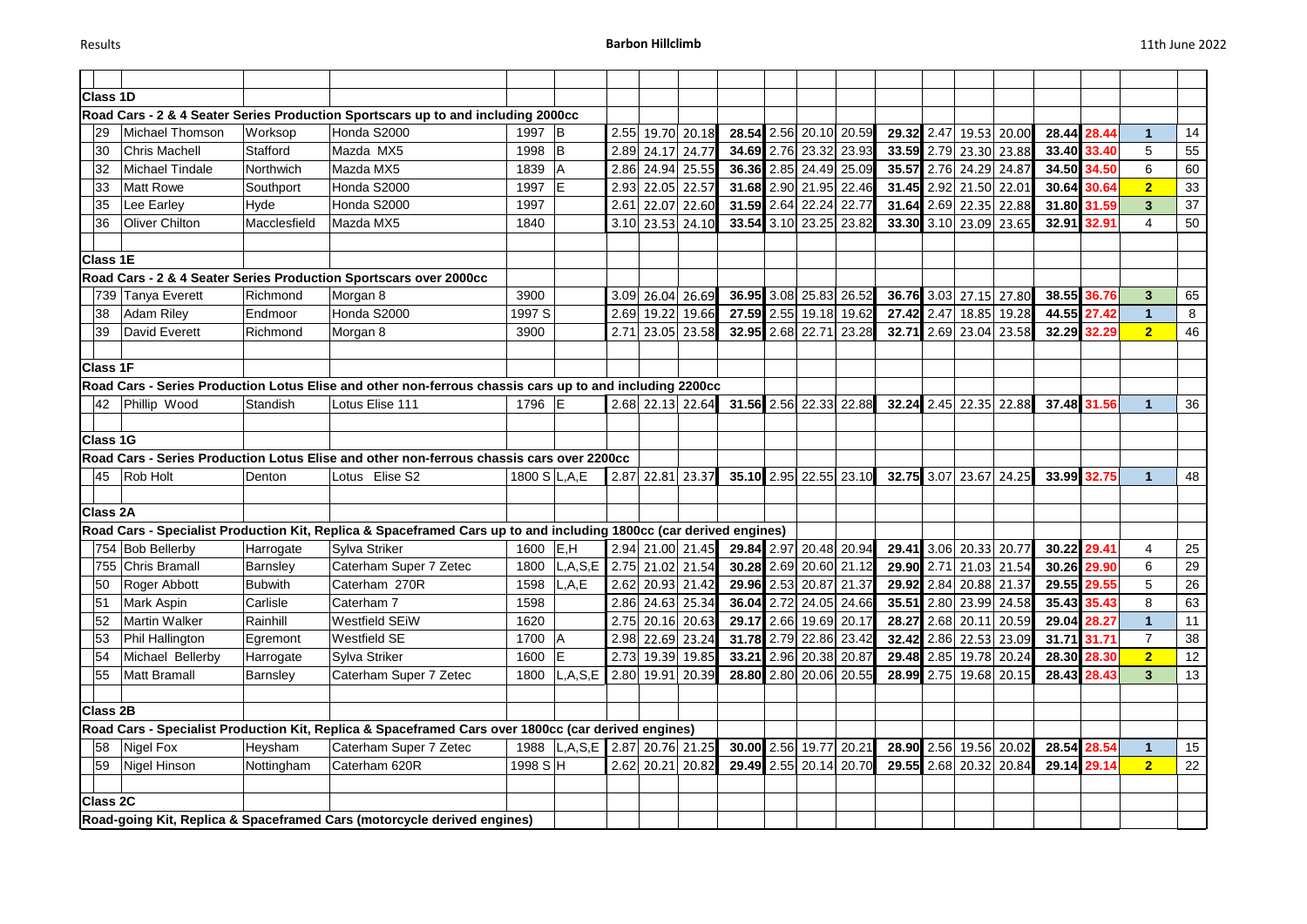| John Sharples<br>61                                | Manchester       | Locost WorXr                                                                  | 1000           | M   | 2.57 |                  | 20.84 21.43      |            |      |                        | 29.95 2.82 20.40 20.96 | 29.39      |      |                        |                        |            | <b>RTD</b> 29.39 |                      | 24              |
|----------------------------------------------------|------------------|-------------------------------------------------------------------------------|----------------|-----|------|------------------|------------------|------------|------|------------------------|------------------------|------------|------|------------------------|------------------------|------------|------------------|----------------------|-----------------|
|                                                    |                  |                                                                               |                |     |      |                  |                  |            |      |                        |                        |            |      |                        |                        |            |                  |                      |                 |
| <b>Class 3A</b>                                    |                  |                                                                               |                |     |      |                  |                  |            |      |                        |                        |            |      |                        |                        |            |                  |                      |                 |
|                                                    |                  | Modified Series Production Saloon Cars up to and including 1400cc             |                |     |      |                  |                  |            |      |                        |                        |            |      |                        |                        |            |                  |                      |                 |
| 780 David West                                     | <b>Droitwich</b> | <b>Rover Mini</b>                                                             | 1399           | M   | 2.82 |                  | 23.60 24.35      | 34.85 2.81 |      |                        | 23.54 24.21            | 33.59 2.72 |      |                        | 23.20 23.89            |            | 33.92 33.59      | $\overline{2}$       | 56              |
| <b>Nick West</b><br>80                             | Droitwich        | <b>Rover Mini</b>                                                             | 1399           | M   |      |                  | 2.63 21.80 22.33 |            |      |                        | 30.95 2.79 20.97 21.48 |            |      |                        | 30.39 2.75 21.02 21.55 | 30.20      | 30.20            |                      | 31              |
| <b>Class 3B</b>                                    |                  |                                                                               |                |     |      |                  |                  |            |      |                        |                        |            |      |                        |                        |            |                  |                      |                 |
|                                                    |                  | Modified Series Production Saloon Cars over 1400cc up to and includi          |                |     |      |                  |                  |            |      |                        |                        |            |      |                        |                        |            |                  |                      |                 |
| lan Johnson<br>83                                  |                  | Flint Mountain Honda Civic Type R                                             | 1998           |     | 2.81 |                  | 21.17 21.70      |            |      | 30.94 2.82 21.34 21.87 |                        | 30.93 2.74 |      |                        | 20.84 21.37            | 30.70      | 30.70            |                      | 34              |
| <b>Class 3C</b>                                    |                  |                                                                               |                |     |      |                  |                  |            |      |                        |                        |            |      |                        |                        |            |                  |                      |                 |
| Modified Series Production Saloon Cars over 2000cc |                  |                                                                               |                |     |      |                  |                  |            |      |                        |                        |            |      |                        |                        |            |                  |                      |                 |
| <b>Chris Edwards</b><br>85                         | Chirk            | Mazda 323 GTX                                                                 | 1800 T $E,B,H$ |     | 2.32 |                  | 18.32 18.76      | 26.65 2.22 |      | 18.11                  | 18.53                  |            |      |                        | 26.49 2.26 17.87 18.29 | 25.79      | 25.79            |                      | 5 <sub>5</sub>  |
|                                                    |                  |                                                                               |                |     |      |                  |                  |            |      |                        |                        |            |      |                        |                        |            |                  |                      |                 |
| <b>Class 3D</b>                                    |                  |                                                                               |                |     |      |                  |                  |            |      |                        |                        |            |      |                        |                        |            |                  |                      |                 |
|                                                    |                  | Modified Series Production 2 & 4 Seater Sportscars up to and including 2000cc |                |     |      |                  |                  |            |      |                        |                        |            |      |                        |                        |            |                  |                      |                 |
| Paul Barker<br>89                                  | <b>Braintree</b> | Toyota MR2 mark 1                                                             | 1597           |     | 2.69 |                  | 22.77 23.30      | 32.64      | 2.71 | 22.52                  | 23.05                  | 32.13 2.50 |      | 22.11                  | 22.64                  |            | 31.73 31.73      |                      | 39              |
| <b>Class 3E</b>                                    |                  |                                                                               |                |     |      |                  |                  |            |      |                        |                        |            |      |                        |                        |            |                  |                      |                 |
|                                                    |                  | Modified Series Production 2 & 4 Seater Sportscars over 2000cc                |                |     |      |                  |                  |            |      |                        |                        |            |      |                        |                        |            |                  |                      |                 |
| Simon Butterworth<br>90                            | Ramsbottom       | Porsche Boxster                                                               | 3200           |     | 2.50 |                  | 20.17 20.68      |            |      |                        | 29.12 2.62 20.30 20.80 | 29.37      | 2.50 |                        | 20.08 20.59            | 28.97      | 28.97            |                      | 19              |
|                                                    |                  |                                                                               |                |     |      |                  |                  |            |      |                        |                        |            |      |                        |                        |            |                  |                      |                 |
| <b>Class 3G</b>                                    |                  |                                                                               |                |     |      |                  |                  |            |      |                        |                        |            |      |                        |                        |            |                  |                      |                 |
|                                                    |                  | Modified Kit, Replica & Spaceframed Cars over 1800cc (car derived en          |                |     |      |                  |                  |            |      |                        |                        |            |      |                        |                        |            |                  |                      |                 |
| Anthony Middleton<br>92                            | Sedbergh         | <b>Westfield SE</b>                                                           | 2000           |     |      | 2.84 19.45 19.93 |                  | 28.04      |      | 2.80 19.20             | 19.67                  |            |      | 28.66 2.98 19.31       | 19.79                  | 27.88      | 27.88            | $\blacktriangleleft$ | 10 <sup>°</sup> |
| <b>Class 4A</b>                                    |                  |                                                                               |                |     |      |                  |                  |            |      |                        |                        |            |      |                        |                        |            |                  |                      |                 |
| Sports Libre Cars up to and including 2000cc       |                  |                                                                               |                |     |      |                  |                  |            |      |                        |                        |            |      |                        |                        |            |                  |                      |                 |
| 100 Ian Medcalf                                    | Wilmslow         | Fiat 500 Special Saloon                                                       | 1380           |     | 2.06 |                  | 20.15 20.69      | 29.13 2.11 |      |                        | 20.10 20.62            | 28.99 2.09 |      |                        | 20.33 20.83            | 29.28      | 28.99            |                      | 20              |
| <b>Class 5A</b>                                    |                  |                                                                               |                |     |      |                  |                  |            |      |                        |                        |            |      |                        |                        |            |                  |                      |                 |
| Racing Cars Up to and including 1100cc             |                  |                                                                               |                |     |      |                  |                  |            |      |                        |                        |            |      |                        |                        |            |                  |                      |                 |
| 915 Antony Wood                                    | Milnthorpe       | Force PT                                                                      | 1070           | M,H | 2.87 |                  | 18.83 19.30      | 26.77      |      |                        | 2.40 17.82 18.27       |            |      | 25.63 2.61 17.78 18.22 |                        |            | 25.40 25.40      | $\overline{2}$       | $\overline{4}$  |
| 110 Steve Rushworth                                | Hebden Br        | <b>OMS 2000M</b>                                                              | 998            |     |      |                  | 2.37 20.55 21.07 |            |      |                        | 29.64 2.20 19.89 20.38 |            |      |                        | 28.67 2.71 20.15 20.65 |            | 28.93 28.67      | 5                    | 16              |
| 111 Eve Whitehead                                  | Wigan            | <b>OMS 2000M</b>                                                              | 998            |     |      |                  | 2.36 18.47 18.96 |            |      |                        | 27.19 2.32 18.23 18.72 |            |      |                        | 26.59 2.34 17.71 18.16 |            | <b>DNF</b> 26.59 | 3                    | 6               |
| 112 Shaun Crouch                                   | Kendal           | RBS <sub>8a</sub>                                                             | 998            |     | 2.42 |                  | 18.87 19.33      |            |      |                        | 27.54 2.45 18.80 19.29 | 27.63      |      |                        |                        | <b>RTD</b> | 27.54            | 4                    | 9               |
| 114 Stephen Mason                                  | Oundle           | Jedi Mk 6                                                                     | 599            | Ħ   |      |                  |                  | <b>DNS</b> |      |                        |                        | <b>DNS</b> |      |                        |                        | <b>DNS</b> | 0.00             |                      |                 |
| 115 Robin Wood                                     | Hexham           | Force PT                                                                      | 1070           | M,H |      | 2.55 18.20 18.61 |                  |            |      |                        | 34.99 2.35 17.68 18.10 |            |      |                        | 25.53 2.51 17.54 17.96 | 25.22      | 25.22            | 1.                   | 2 <sub>1</sub>  |
|                                                    |                  |                                                                               |                |     |      |                  |                  |            |      |                        |                        |            |      |                        |                        |            |                  |                      |                 |
| <b>Class 5B</b>                                    |                  |                                                                               |                |     |      |                  |                  |            |      |                        |                        |            |      |                        |                        |            |                  |                      |                 |
|                                                    |                  | Formula Ford 1600 Racing Cars manufactured before 1st January 1994            |                |     |      |                  |                  |            |      |                        |                        |            |      |                        |                        |            |                  |                      |                 |